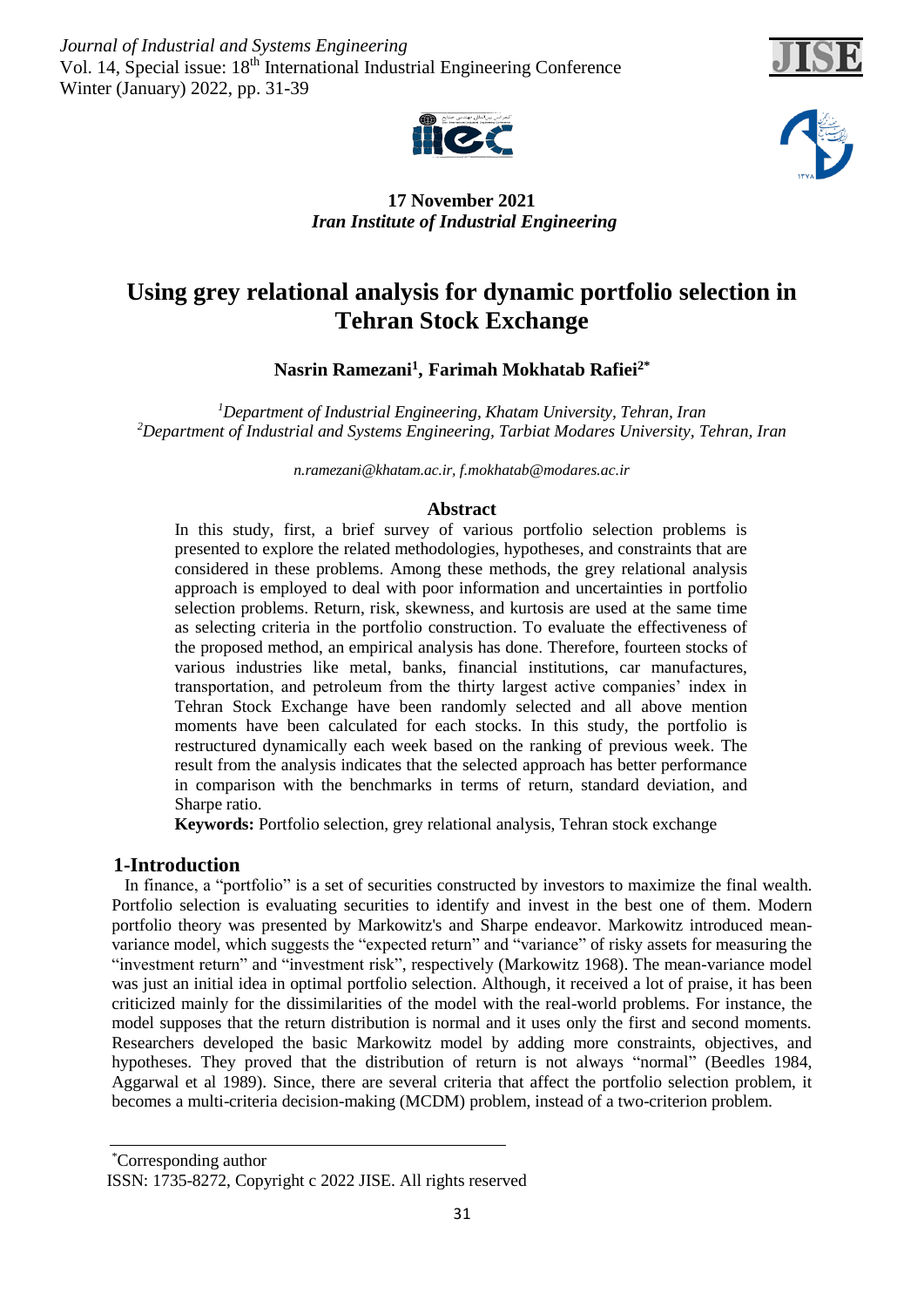In this case, Steuer (2013) showed a transition of a two-criterion Markowitz problem (return-risk) to a three-criterion problem. Thus, the efficient frontier has changed from a "line" to a "surface" and made the problem more complex.

 To design a roadmap of the research, a brief survey analysis is done based on three keywords, "portfolio optimization", "portfolio selection", and "stock selection". Note that, in a number of literature, "optimization" and "selection" are used interchangeably in the portfolio studies. The results are summarized in Table 1, including criteria, constraints, sample size, solution method, and considered markets.

Investors are always deal with the following questions in portfolio or stock selection.

- 1) What criteria should be included?
- 2) What constraints should be included?
- 3) What is the best solution method?
- 4) How to evaluate the performance of results?

 For answering the first question, it should be declared that diversification in mean-variance model is a tradeoff between return and risk (Naqvi et al 2017). The initial assumption in this model is based on the normality of stock returns distribution. The model assumes that the variance is solely adequate to measure the investment risk. A number of studies confirm that the stock return distribution is not always normal and they recommend to employ higher moments (skewness and kurtosis) in order to measure the investment risk more accurately (Sun & Yan 2003, Liu et al 2013, Škrinjarić 2020, Naqvi et al 2017).

| <b>Reference</b>                 | <b>Criteria</b>                                                                    | <b>Constraint</b>                                                                | $\mu$ upn $\mu$ robouren<br><b>Market</b> | <b>Sample</b>                               | <b>Methodology</b>                                              |  |
|----------------------------------|------------------------------------------------------------------------------------|----------------------------------------------------------------------------------|-------------------------------------------|---------------------------------------------|-----------------------------------------------------------------|--|
| Xia et al (2000)                 | Return and risk                                                                    |                                                                                  |                                           | 6 stock                                     | Genetic Algorithm                                               |  |
| Huang et al (2008)               | Return                                                                             | <b>Budget</b>                                                                    | Taiwan                                    | Electronic<br>stock                         | Variable<br>Precision Rough Set -<br>moving ARX- Grey systems   |  |
| Huang et al (2010)               | Return                                                                             | <b>Budget</b>                                                                    | Taiwan                                    | Electronic<br>stock                         | GRA - Rough set theory -<br>Fuzzy C-Means clustering            |  |
| Huang et al (2011)               | Return                                                                             | Number of stock in<br>portfolio                                                  | Taiwan                                    | Electronic<br>stock                         | GRA - Rough set -<br>Clustering - moving ARX                    |  |
| Zhang et al (2012)               | Return and risk                                                                    | Transaction cost                                                                 | Shanghai                                  | 4 stock                                     | Genetic algorithm - Fuzzy                                       |  |
| Ghahtarani & Najafi<br>(2013)    | Return, Total budget<br>and portfolio beta                                         | Budget, investment<br>rate in each stock and<br>minimum ER rate                  | Tehran                                    | 20 stock                                    | Goal programming                                                |  |
| Liu et al $(2013)$               | Final wealth                                                                       | No short selling and<br>minimum expected<br>return                               | Shanghai                                  | 4 stock                                     | Fuzzy programming -<br>particle swarm optimization<br>algorithm |  |
| Abdelaziz &<br>Masmoudi (2014)   | Return and Beta                                                                    | Investment threshold                                                             | New York                                  | 100 stock<br>based on<br>S&P100             | Stochastic goal<br>programming                                  |  |
| Hsu (2014)                       | Semi-variance                                                                      | Minimum ER,<br>transaction cost and<br>transaction lot                           | Taiwan                                    | 16 stock                                    | DEA - Artificial bee colony<br>algorithm - genetic<br>algorithm |  |
| Bayramoglu &<br>Hamzacebi (2016) | Return, beta<br>coefficient, standard<br>deviation and<br>coefficient of variation |                                                                                  | Turkey                                    | 9 stock                                     | <b>GRA</b>                                                      |  |
| Mashayekhi &<br>Omrani (2016)    | Risk and return                                                                    |                                                                                  | Tehran                                    | 52 stock                                    | Markowitz DEA - Fuzzy -<br><b>NSGAII</b>                        |  |
| Lwin et al $(2017)$              | VaR asset                                                                          | Number of stock in<br>portfolio, round lot,<br>class and quantity<br>constraints |                                           | Two data set<br>(94 and 475)<br>securities) | Non-Parametric                                                  |  |
| Naqvi et al (2017)               | Return, skewness, risk<br>and kurtosis                                             | No short selling                                                                 | Pakistan                                  | 8 stock                                     | Polynomial goal<br>programming                                  |  |
| Zou & Xu (2018)                  | Return and risk                                                                    | <b>Budget</b>                                                                    | Shanghai                                  | 4 stock                                     | <b>Hesitant Fuzzy</b>                                           |  |
| Safitri et al (2020)             | <b>Risk</b>                                                                        | $\overline{a}$                                                                   | Indonesia                                 | 5 stock                                     | Non-Linear Programming                                          |  |
| Škrinjarić (2020)                | Return, standard<br>deviation, coefficient<br>asymmetry and<br>skewness            | <b>Transaction cost</b>                                                          | Zagreb                                    | 5 sector                                    | <b>GRA</b>                                                      |  |

**Table 1.** Outcome of a bibliography research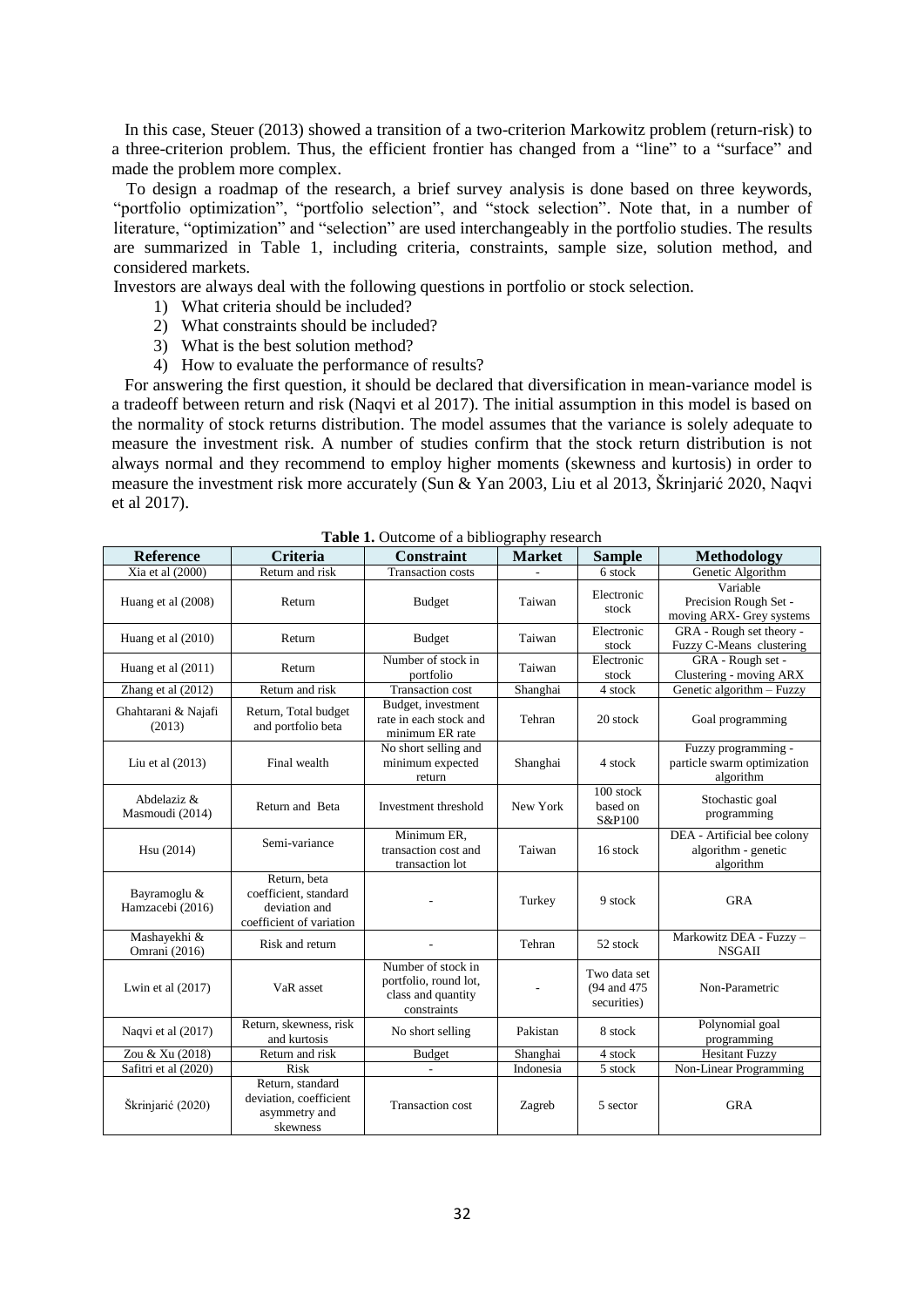| <b>Table 1.</b> (Continued) |                        |                                                                                                 |                          |               |                                                  |  |  |
|-----------------------------|------------------------|-------------------------------------------------------------------------------------------------|--------------------------|---------------|--------------------------------------------------|--|--|
| <b>Reference</b>            | <b>Criteria</b>        | <b>Constraint</b>                                                                               | <b>Market</b>            | <b>Sample</b> | <b>Methodology</b>                               |  |  |
| Khedmati &<br>Azin (2020)   | Return                 | Transaction cost,<br>number of stock in<br>portfolio, upper<br>and lower limit of<br>investment | $\overline{\phantom{a}}$ | 5 data set    | Clustering                                       |  |  |
| Sini Guo<br>(2020)          | Return and<br>variance | Capital gain tax                                                                                | Shanghai                 | 46 stock      | Fuzzy - particle swarm<br>optimization algorithm |  |  |
| Dai & Qin<br>(2021)         | Terminal wealth        | Number of<br>transaction and<br>transaction lot                                                 | $\overline{\phantom{0}}$ |               | Genetic algorithm                                |  |  |

**Table 1.** (Continued)

 In addition to above explanations, it should be said that this study focuses on market data (return distribution). Most of the previous studies in Tehran Stock Exchange (TSE) includes financial data (like financial ratios; price to earning value, earning per share value, book value to market value and etc.).

 In response of the second question, it should be said that the available budget, transactional lot, and investment threshold are the most well-known constraints. Aouni (2018) provides a bibliography research and defined four constraints; cardinality constraints, investment threshold constraints, transaction lot constraints and dependency constraints. In this study, the number of stocks that can be kept in portfolio are considered and the transaction cost is ignored.

 To answer the third question, there are several solving methods that can be used. For instance, Xia (2000), Huang (2012), Hsu (2014), and Dai & Oin (2021) used genetic algorithms, Chen, Chang-ho, and Diaz (2014) used Analytical Neural Network (ANN) and Liu (2013) used fuzzy methods.

 Some authors proposed the hybrid methods. Zhang (2012) proposed a hybrid method with genetic algorithm and fuzzy, Raei and Jahromi (2012) and Galankashi et al (2020) used the hybrid ANN and fuzzy method, Mashayekhi, and Omrani (2016) proposed a hybrid model of data evolvement analysis (DEA) and genetic algorithm. Since, there is uncertainty in investment problems, methods like statistics, probability, fuzzy mathematics, and grey systems theory are often employed (Kayacan 2010).

 Grey systems theory is primarily introduced by Deng in 1989. Liu (2011) provided a summary of the grey theory. He makes a comparison between grey systems and other models like stochastic probability models, rough theory, and fuzzy mathematics in terms of uncertainty. The main difference between mentioned methods is that statistics and probability work with large sample sizes, while grey systems work with small samples. On the other hand, fuzzy methods work with experience data. In another aspect, the statistical and probability methods deal with stochastic information, fuzzy methods deal with cognitive uncertainty, but grey systems deal with poor information. Fuzzy mathematics needs to know membership functions, but grey systems could work with each kind of probability distribution (Liu, Forrest & yang 2013).

 In recent years, researchers have proposed the Grey Relational Analysis (GRA) application in solving various problems (Xu 2014, Wang 2016 and, Škrinjarić 2020). GRA is usually used for prediction or decision-making (Xu 2014). It is based on making a comparison between an element which is called Grey Relational Degree (GRD) and a reference series or each acceptable series. It is also appropriate for problems in which there are internal relations between their multiple attributes and criteria (Wang 2016). GRA was basically developed to rank the attributes in terms of their characteristics (Škrinjarić 2020). Yin (2013) performed a library analysis between 1996 till 2010 in order to identify the researches which used the GRA approach and grey prediction in solving problems. For example, Škrinjarić and Sego (2019) declared that grey models could have better performance in asset price prediction. They proved it by an empirical comparison. They used the GM  $(1, 1)$  and GM  $(2, 1)$  as grey models. The result of their comparison showed that GM  $(1, 1)$  provides better performance than the other one. Mohammadipour (2016) used GRA in TSE. He focused on GRA applications in stock prediction and comparing it to the Johnson prediction method. His result showed that there is no significant difference between grey prediction and the Johnson ranking method. He also declares that economic and accounting criteria are the main criteria for investors to construct their portfolios.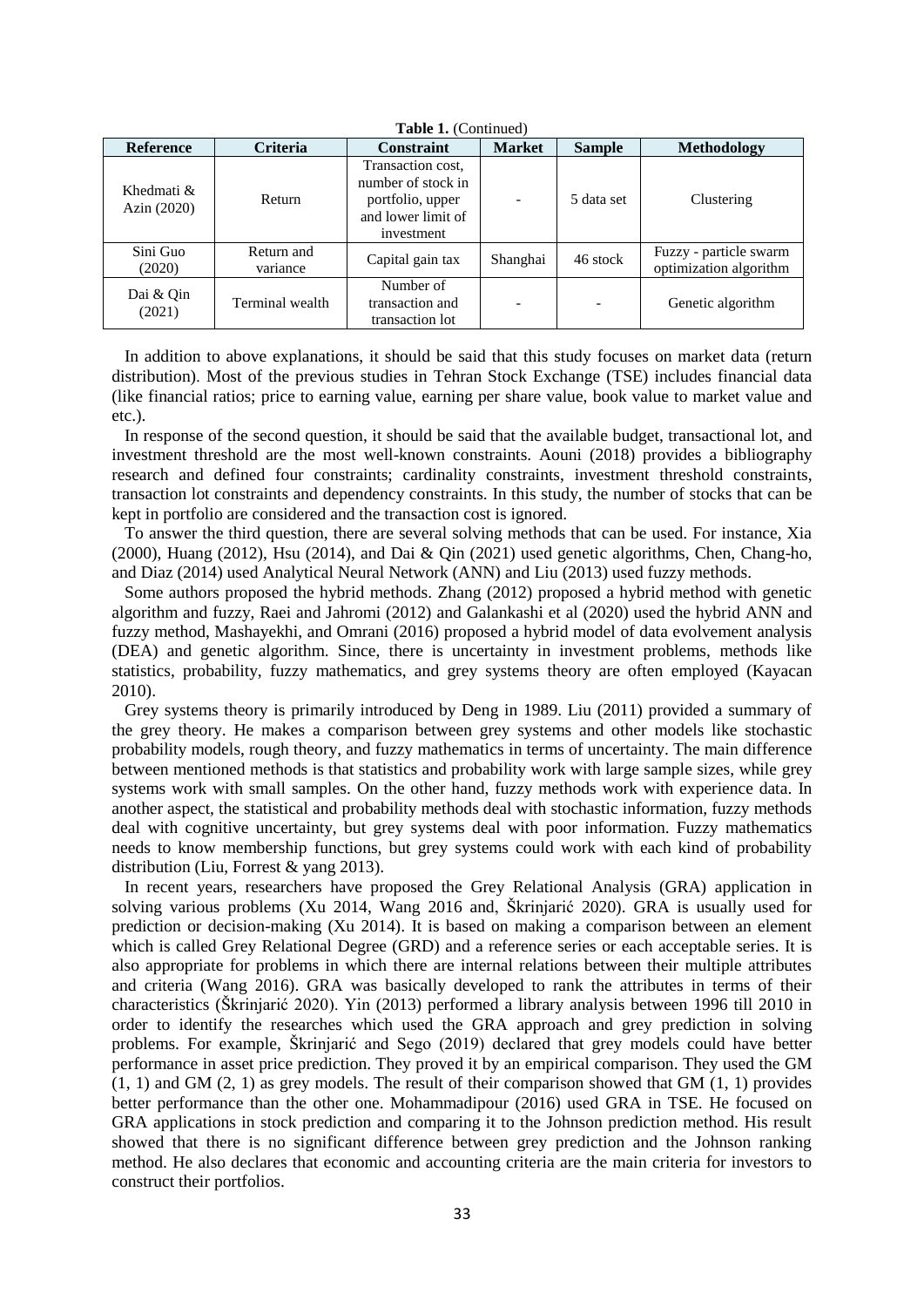With all above explanations, GRA is still a new approach in TSE. Return and risk (first and second moments, respectively) is usually employed in portfolio selection problems. There are a lot of examples that confirm the presence of higher moments (skewness and kurtosis). In this study, by exploring the GRA application, an endeavor is done to give an appropriate response to whether GRA is a helpful tool for portfolio selection in terms of maximizing wealth in TSE market or not? Our contribution is to present an empirical study that considered the four moments (return, risk, skewness, and kurtosis) simultaneously in portfolio construction in TSE.

#### **2-Methodology**

 GRA is a part of the grey systems theory, and its application is in MCDM problems. "Grey" indicates the uncertain data, values, and systems. The initial idea of GRA as a quantitative analysis is based on correlation and similarity between some elements in a dynamic growth process. The higher similarity will cause a higher GRD and vice versa. For measuring the similarity, a grey relational coefficient is calculated and a reference series is defined. GRA evaluates the similarity of system elements and reference series. It analyzes the uncertain relations between system elements and one member of a reference. GRA can be performed in following steps.

**Step 1**- Suppose that decision-maker who is an investor in this article wants to rank M alternatives in terms of  $K$  criteria. First, the following matrix is constructed, which shows the data of week  $t$ .

$$
X_t = \begin{bmatrix} x_1(1)_t & \dots & x_1(k)_t \\ \vdots & \ddots & \vdots \\ x_M(1)_t & \dots & x_M(k)_t \end{bmatrix}
$$
 (1)

Rows represent the  $M$  alternatives which are stocks. Columns represent criteria that affect the decision-making process. In this paper, return, risk, skewness, and kurtosis are the selected criteria in the decision-making process.

**Step 2**- Normalize the data of matrix (1). Normalizing data is performed for two reasons. First, it helps dealing with data with largely different scales. Second, it is better to unify the representation of data regardless of whether the larger values are preferable for that data or the smaller values. Huang and Leo (2003) describe three ways to normalize the data. For the case, where the greater value of data is the better, normalization is done by the following equation:

$$
y_m(k)_t = \frac{x_m(k)_t - \min_m x_m(k)_t}{\max_m x_m(k)_t - \min_m x_m(k)_t}
$$
(2)

On the other hand, where the desired data is the smallest one, normalization is done by following equation:

$$
y_m(k)_t = \frac{\max\limits_{m} x_m(k)_t - x_m(k)_t}{\max\limits_{m} x_m(k)_t - \min\limits_{m} x_m(k)_t}
$$
(3)

Moreover, when the value is better to be close to a desired or threshold value, normalization is performed by the following equation:

$$
y_m(k)_t = 1 - \frac{|x_m(k)_t - x^*(k)_t|}{\max\{ \max_m x_m(k)_t - x^*(k)_t, x^*(k)_t - \min_m x_m(k)_t \}} \tag{4}
$$

**Step 3**- The reference series is defined in this step. Since  $y_m(k)_t \in [0,1]$ , reference serie  $y^*(k)_t =$ (1.1. … .1) is defined as the most desired reference series. Then investor makes a comparison between each element of the normalized matrix, calculated by one of the equations (2), (3), or (4), and the reference series by the following equation:

$$
\Delta y_m(k)_t = |y_m(k)_t - y^*(k)|\tag{5}
$$

**Step 4-** Calculate the grey relational coefficient by following equation:

$$
G_m(k)_t = \frac{\Delta_{\min,t} + p\Delta_{\max,t}}{\Delta y_m(k)_t + p\Delta_{\min,t}}
$$
(6)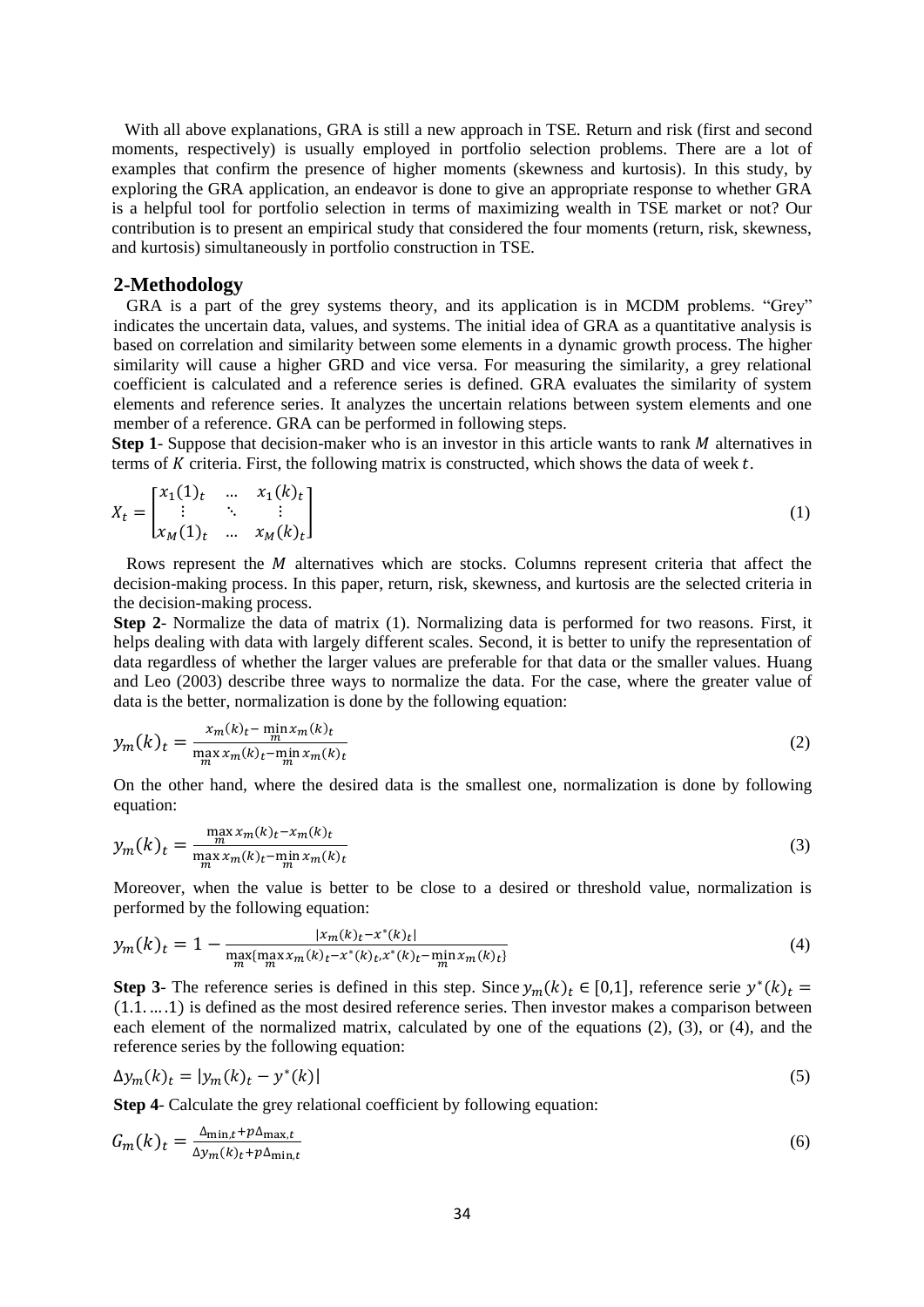where  $\Delta_{\min,t} = \min{\Delta y_m(k)_t}$ ,  $m = 1, ..., M$ ,  $\forall k$  and  $\Delta_{\max,t} = \max{\Delta y_m(k)_t}$ ,  $m = 1, ..., M$ ,  $\forall k$ . The parameter  $p \in [0,1]$  is a design value which scales the obtained coefficients and can be simply considered as  $p = 0.5$ .

**Step 5**- GRD will compute by following equation:

$$
GRD_{m,t} = \sum_{k=1}^{K} w_k G_m(k)_t \ \forall m
$$
\n<sup>(7)</sup>

After the above steps, the selected stocks are ranked based on the GRD values. Higher GRD means a good stock to invest. Then a comparison is done to evaluate the portfolio performance.

#### **3-Results**

 For empirical analysis, 14 stocks of various industries selected based on 30 big companies in TSE. In this part, industries in the sector of metal, banks, financial institutions, car manufacture, transportation, and petroleum products were chosen as samples. Then, the final price of each stock in 2019 were gathered daily which is depicted in figure 1.



**Fig 1.** Final price of selected stocks

 Return, standard deviation, skewness, and kurtosis are all calculated for each stock weekly. Then, GRD is calculated by equation (7) for each week. Supposing that only 4 stocks can be kept in the portfolio, ranking of the stocks has been done. Five investment strategies are simulated that are given in Table 2. Then, at the beginning of the next week, the portfolio is restructured based on the rankings from the previous week. Thus, the whole investing process is dynamic. Benchmark strategies are defined in order to evaluate the performance of the method.

| <b>Table 2.</b> Investment strategies |                  |                                                                  |  |  |  |
|---------------------------------------|------------------|------------------------------------------------------------------|--|--|--|
| Name                                  |                  | Short description                                                |  |  |  |
| <b>GRA</b>                            | STR <sub>1</sub> | Equal weights for all 4 moments; First four best stocks by GRA   |  |  |  |
|                                       | STR <sub>2</sub> | Equal weights for first 3 moments; First four best stocks by GRA |  |  |  |
|                                       | STR <sub>3</sub> | Equal weights for first 2 moments; First four best stocks by GRA |  |  |  |
| Benchmark                             | STR4             | Randomly select four stock; Equally weighted to each stock       |  |  |  |
|                                       | STR5             | Randomly select four stock; Equally weighted to each stock       |  |  |  |

**Table 2.** Investment strategies

 Then portfolio return, portfolio standard deviation, and Sharpe ratio are calculated for each portfolio, and results are given in Table 3. For evaluating the method performance, the ranking has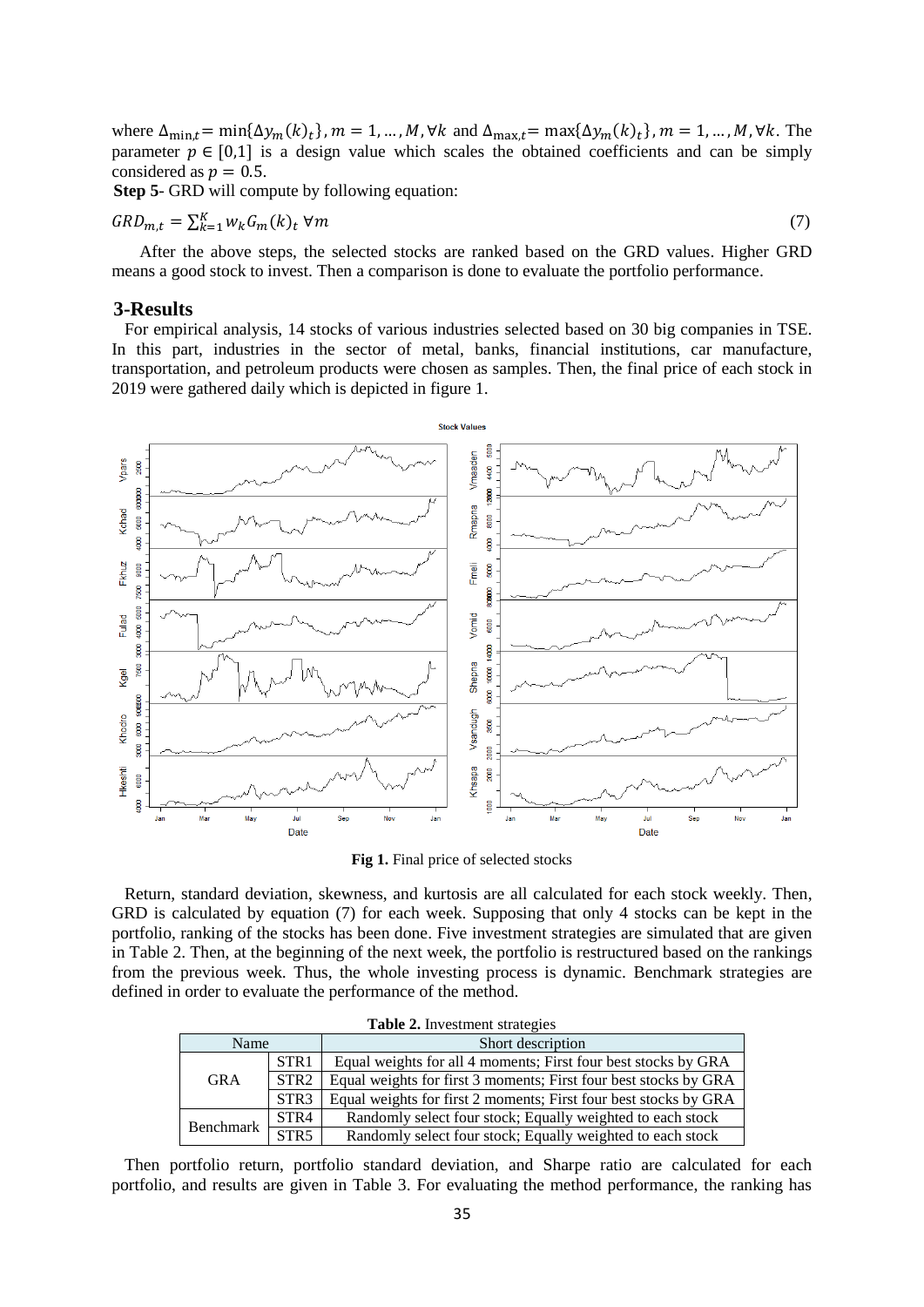been done based on defined criteria, and it is shown in Table 4. An equally weighted investment strategy is used as a benchmark method for evaluating the GRA results. By supposing that the whole criterion has the same value for investors, the following results are achieved.

| $\blacksquare$ which is a controlled to controlled the control of $\blacksquare$ |                      |                  |                  |         |                    |              |  |  |
|----------------------------------------------------------------------------------|----------------------|------------------|------------------|---------|--------------------|--------------|--|--|
|                                                                                  | Average return $(+)$ | Max return $(+)$ | Min return $(+)$ | $SD(-)$ | Total return $(+)$ | Sharpe $(+)$ |  |  |
| ST1                                                                              | 0.0165               | 0.1107           | $-0.1226$        | 0.0268  | 0.8606             | $-3.1132$    |  |  |
| ST <sub>2</sub>                                                                  | 0.0137               | 0.1169           | $-0.1260$        | 0.0270  | 0.7102             | $-3.2024$    |  |  |
| ST <sub>3</sub>                                                                  | 0.0197               | 0.1417           | $-0.1260$        | 0.0285  | 1.0241             | $-2.8182$    |  |  |
| ST <sub>4</sub>                                                                  | 0.0096               | 0.1276           | $-0.2114$        | 0.0285  | 0.5018             | $-3.1740$    |  |  |
| ST <sub>5</sub>                                                                  | 0.0108               | 0.0905           | $-0.1340$        | 0.0254  | 0.5614             | $-4.6262$    |  |  |

**Table 3.** Portfolio Performance

|                 | Average return | Max return $(+)$ | Min return $(+)$ | $SD(-)$ | Total return $(+)$ | Sharpe $(+)$ |
|-----------------|----------------|------------------|------------------|---------|--------------------|--------------|
| ST <sub>1</sub> |                |                  |                  |         |                    |              |
| ST <sub>2</sub> |                |                  |                  |         |                    |              |
| ST <sub>3</sub> |                |                  |                  |         |                    |              |
| ST <sub>4</sub> |                |                  |                  |         |                    |              |
| ST <sub>5</sub> |                |                  |                  |         |                    |              |

**Table 4.** Ranking of all simulated portfolio based on performance measures

- Those strategies which used the GRA achieved the best performance in compare with equally weighted strategy.
- As strategy (3) achieved the best performance in most cases of criteria, so risk and return can be mention as the most important criteria for investors. The comparison between strategy (3) and benchmark strategies is depicted in Fig 2.
- Although the least standard deviation achieved by strategy (5), it has less return in compare with GRA strategies too.



**Fig 2.** Comparison of strategy 3 with the benchmark strategies

## **4-Conclusion**

 This sturdy adopts the GRA approach to consider its application in portfolio selection problems in TSE. The study confirms that it has better performance in compare with benchmark model; equally weighted. It employs a dynamic approach in empirical analysis.

 As a suggestion for future work, comparing the GRA with DEA and Fuzzy methods could be more attractive. It should be note that the transaction cost is ignored in this study, so it can be consider in future works to increase the similarity of simulated problems to the real world situation.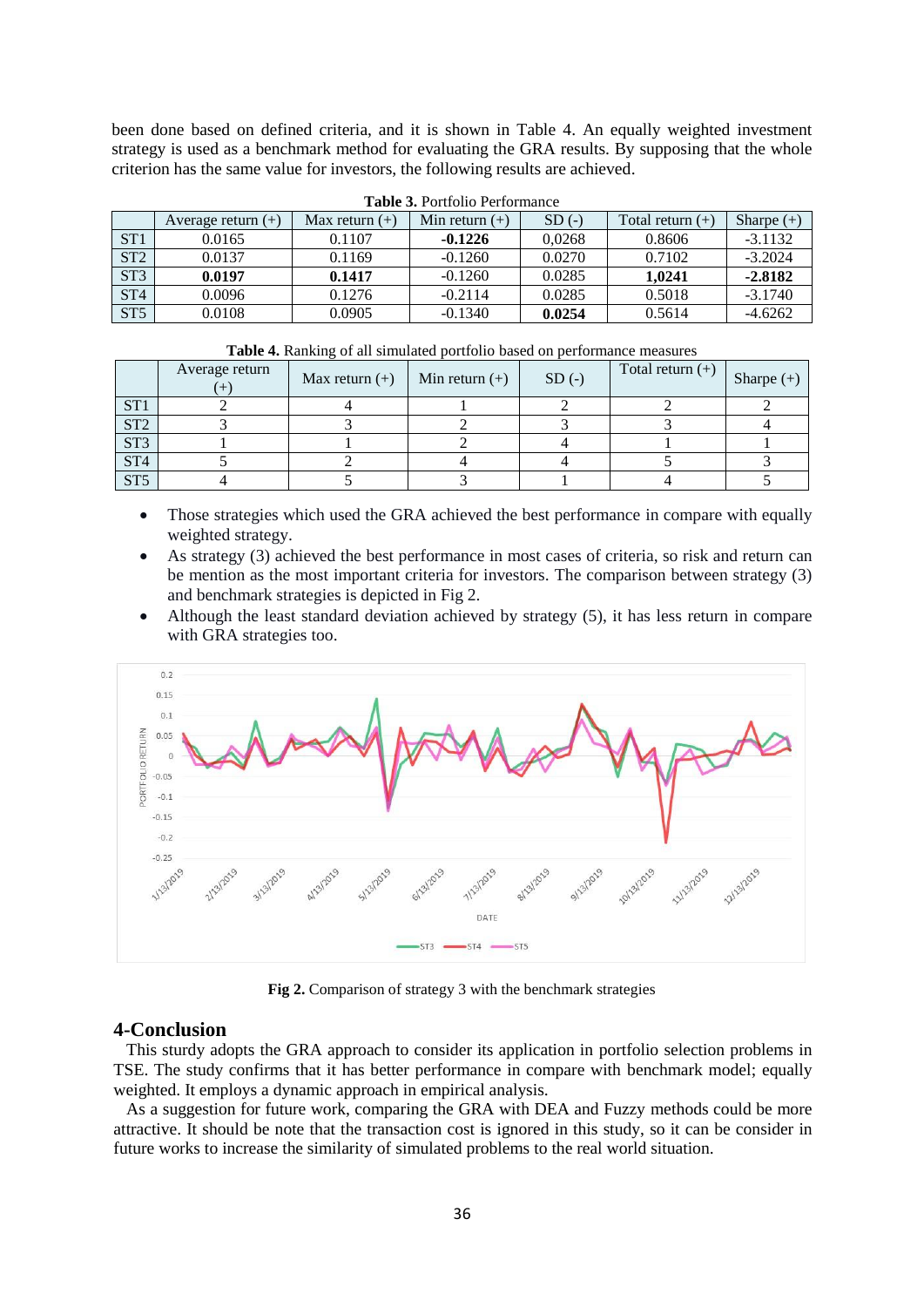## **References**

Abdelaziz, F. B., & Masmoudi, M. (2014). A multiple objective stochastic portfolio selection problem with random Beta. International Transactions in Operational Research, 21(6), 919-933.

Aggarwal, R., Rao, R. P., & Hiraki, T. (1989). Skewness and kurtosis in Japanese equity returns: empirical evidence. Journal of Financial Research, 12(3), 253-260.

Amin, G. R., & Hajjami, M. (2021). Improving DEA cross-efficiency optimization in portfolio selection. Expert Systems with Applications, 168, 114280.

Bayramoglu, M. F., & Hamzacebi, C. (2016). Stock selection based on fundamental analysis approach by grey relational analysis: a case of Turkey. International Journal of Economics and Finance, 8(7), 178-184.

Beedles, W. L. (1984). The Anomalous and Asymmetric Nature of Equity Returns: An Empirical Synthesis. Journal of Financial Research, 7(2), 151-160.

Beshkooh, M., & Afshari, M. A. (2012). Selection of the optimal portfolio investment in stock market with a hybrid approach of hierarchical analysis (AHP) and grey theory analysis (GRA). Journal of Basic and Applied Scientific Research, 2(11), 11218-11225.

Chan, L. K., Karceski, J., & Lakonishok, J. (1999). On portfolio optimization: Forecasting covariances and choosing the risk model. The review of Financial studies, 12(5), 937-974.

Dai, Y., & Qin, Z. (2021). Multi-period uncertain portfolio optimization model with minimum transaction lots and dynamic risk preference. Applied Soft Computing, 107519.

Galankashi, M. R., Rafiei, F. M., & Ghezelbash, M. (2020). Portfolio selection: a fuzzy-ANP approach. Financial Innovation, 6(1), 1-34.

Ghahtarani, A., & Najafi, A. A. (2013). Robust goal programming for multi-objective portfolio selection problem. Economic Modelling, 33, 588-592.

Guo, S., Ching, W. K., Li, W. K., Siu, T. K., & Zhang, Z. (2020). Fuzzy hidden Markov-switching portfolio selection with capital gain tax. Expert Systems with Applications, 149, 113304.

Hsu, C. M. (2014). An integrated portfolio optimization procedure based on data envelopment analysis, artificial bee colony algorithm and genetic programming. International Journal of Systems Science, 45(12), 2645-2664.

Huang, K. Y., & Jane, C. J. (2008, December). An automatic stock market forecasting and portfolio selection mechanism based on VPRS, ARX and grey system. In 2008 IEEE Asia-Pacific Services Computing Conference (pp. 1430-1435).

Huang, K. Y., Jane, C. J., & Chang, T. C. (2010, December). A hybrid model for portfolio selection based on grey relational analysis and RS theories. In 2010 International Computer Symposium (ICS2010) (pp. 1014-1019).

Huang, K. Y., Jane, C. J., & Chang, C. (2011). An enhanced approach to optimizing the stock portfolio selection based on Modified Markowitz MV Method. Journal of Convergence Information Technology, 6(2), 226-239.

Huang, C. F. (2012). A hybrid stock selection model using genetic algorithms and support vector regression. Applied Soft Computing, 12(2), 807-818.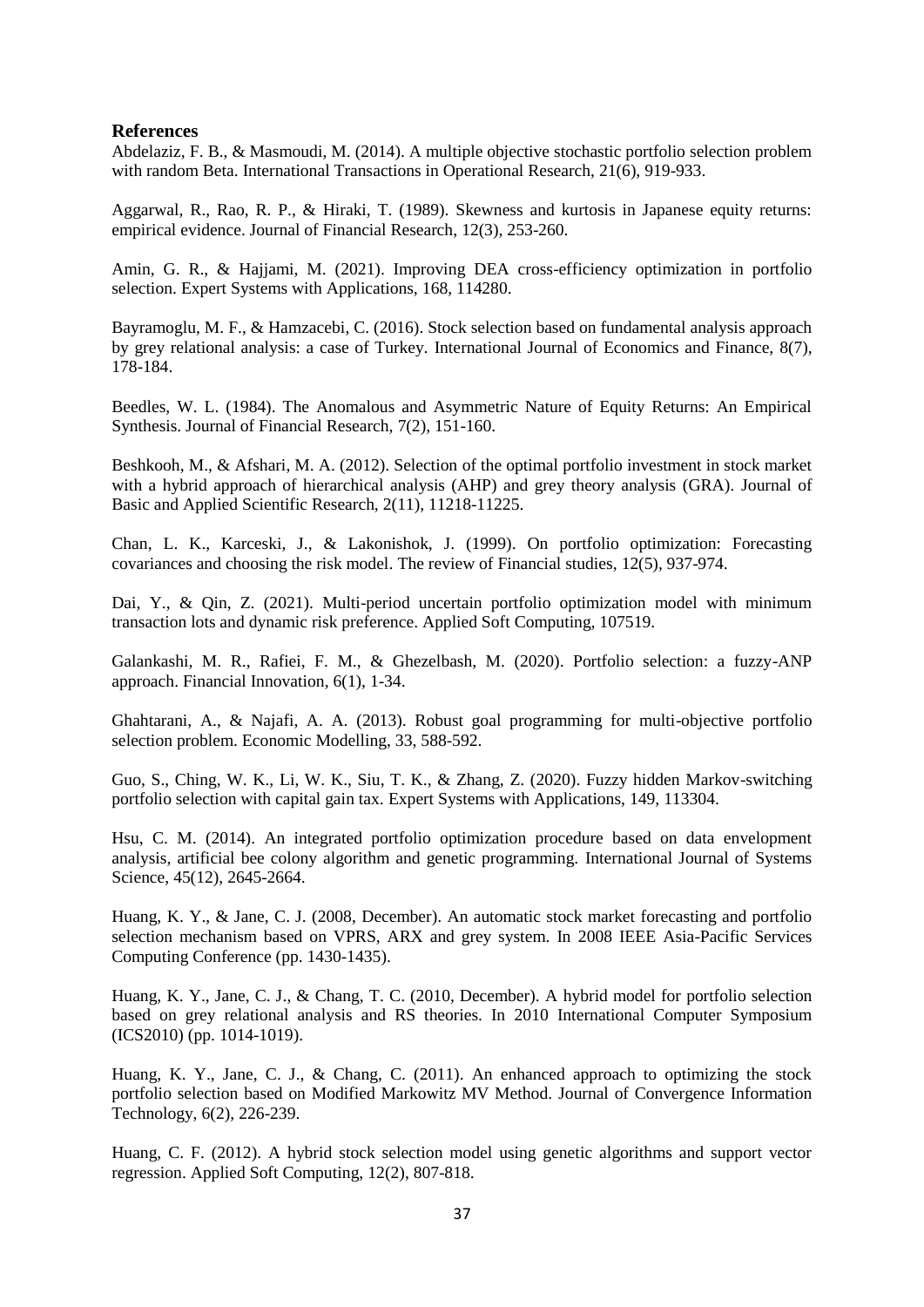Kayacan, E., Ulutas, B., & Kaynak, O. (2010). Grey system theory-based models in time series prediction. Expert systems with applications, 37(2), 1784-1789.

Khedmati, M., & Azin, P. (2020). An online portfolio selection algorithm using clustering approaches and considering transaction costs. Expert Systems with Applications, 159, 113546.

Liu, S., Forrest, J., & Yang, Y. (2013, November). A summary of the progress in grey system research. In Proceedings of 2013 IEEE international conference on grey systems and intelligent services (GSIS) (pp. 1-10).

Liu, Y. J., Zhang, W. G., & Zhang, P. (2013). A multi-period portfolio selection optimization model by using interval analysis. Economic Modelling, 33, 113-119.

Lwin, K. T., Qu, R., & MacCarthy, B. L. (2017). Mean-VaR portfolio optimization: A nonparametric approach. European Journal of Operational Research, 260(2), 751-766.

Markowitz, H. M. (1968). Portfolio selection. Yale university press.

Mashayekhi, Z., & Omrani, H. (2016). An integrated multi-objective Markowitz-DEA crossefficiency model with fuzzy returns for portfolio selection problem. Applied Soft Computing, 38, 1-9.

Mills, E. F. E. A., Baafi, M. A., Amowine, N., & Zeng, K. (2020). A hybrid grey MCDM approach for asset allocation: evidence from China's Shanghai Stock Exchange. Journal of Business Economics and Management, 21(2), 446-472.

Naqvi, B., Mirza, N., Naqvi, W. A., & Rizvi, S. K. A. (2017). Portfolio optimization with higher moments of risk at the Pakistan Stock Exchange. Economic research-Ekonomska istraživanja, 30(1), 1594-1610.

Raei, R., & Jahromi, M. (2012). Portfolio optimization using a hybrid of fuzzy ANP, VIKOR and TOPSIS. Management Science Letters, 2(7), 2473-2484.

Safitri, I. N. N., Sudradjat, S., & Lesmana, E. (2020). Stock portfolio analysis using Markowitz model. International Journal of Quantitative Research and Modeling, 1(1), 47-58.

Škrinjarić, T., & Šego, B. (2019). Using grey incidence analysis approach in portfolio selection. International Journal of Financial Studies, 7(1), 1.

Škrinjarić, T. (2020). Dynamic portfolio optimization based on grey relational analysis approach. Expert systems with applications, 147, 113207.

Steuer, R. E., Wimmer, M., & Hirschberger, M. (2013). Overviewing the transition of Markowitz bicriterion portfolio selection to tri-criterion portfolio selection. Journal of Business Economics, 83(1), 61-85.

Sun, Q., & Yan, Y. (2003). Skewness persistence with optimal portfolio selection. Journal of Banking & Finance, 27(6), 1111-1121.

Vezmelai, A., Lashgari, Z., & Keyghobadi, A. (2015). Portfolio selection using ELECTRE III: evidence from Tehran Stock Exchange. Decision Science Letters, 4(2), 227-236.

Wang, B., Wang, S., & Watada, J. (2011). Fuzzy-portfolio-selection models with value-at-risk. IEEE Transactions on Fuzzy Systems, 19(4), 758-769.